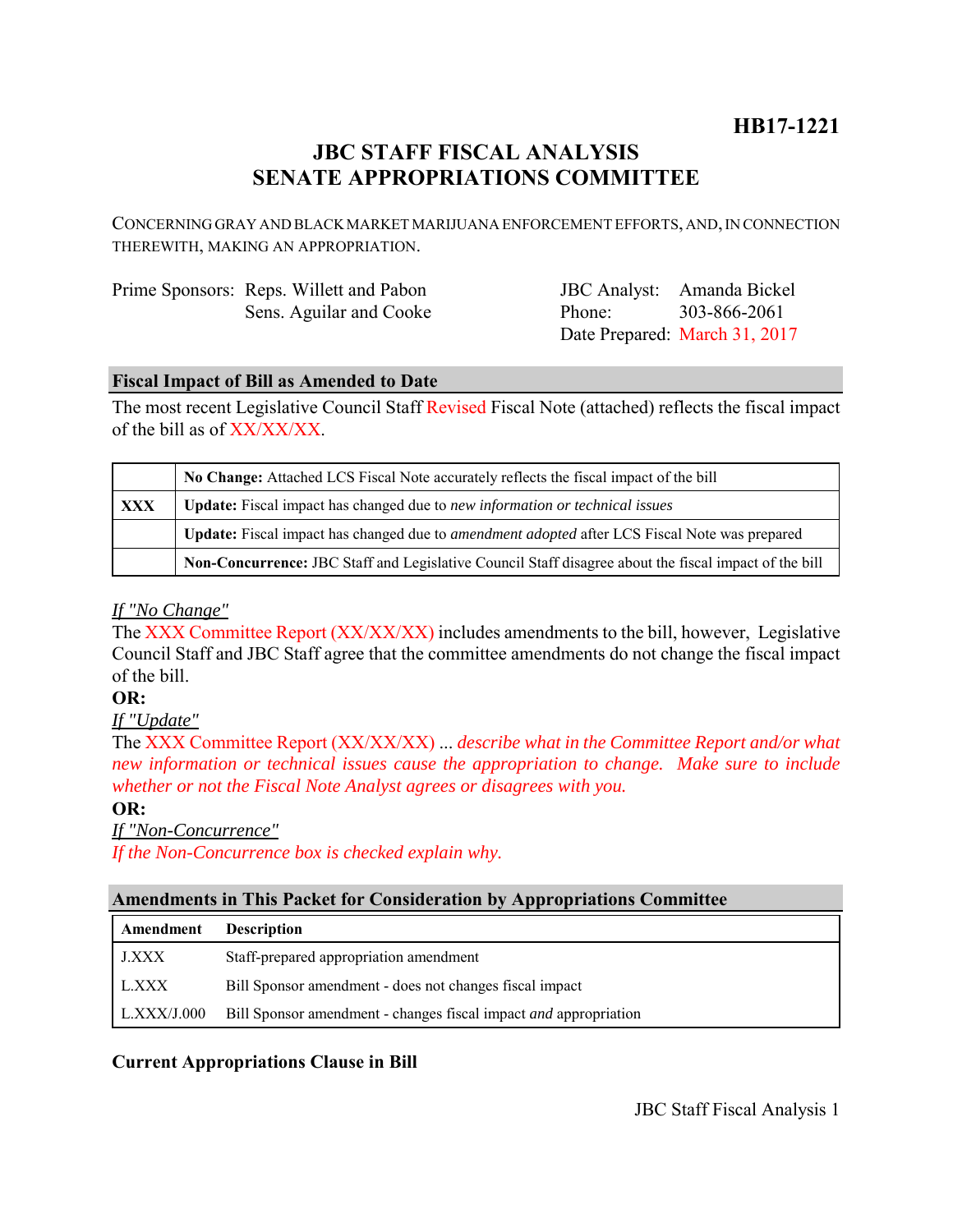The bill requires but does not contain an appropriation clause.

#### **OR:**

The bill includes an appropriation clause that...

#### **OR:**

The bill includes an appropriation clause that *(describe its deficiency).*

#### **OR:**

The bill neither requires nor contains an appropriation clause for FY 20XX-YY.

### **Description of Amendments in This Packet**

**J.00X** Staff has prepared amendment **J.XXX** (attached) to add a provision appropriating a total of \$ to the Department of for FY 20XX-YY, including \$ General Fund and \$ cash/reapproprated funds from . This provision also states that the appropriation is based on the assumption(s) that the Department will require an additional YY.Y FTE, and the Department will receive \$ \_\_\_ federal funds to implement the act.

**OR:**

**J.00X** Staff has prepared amendment **J.XXX** (attached) to change the existing clause to appropriate....

### **OR:**

**L.00X** Bill Sponsor amendment **L.XXX** (attached) ...

#### **OR:**

**L.XXX and J.YYY**

Bill Sponsor amendment **L.XXX** (attached) ...

### **Points to Consider**

### *Subheading*

1. List the points to consider.

*OR:* None.

Use subheadings from Chapter 11, Appendix C of Training Manual: *General Fund Impact Future Fiscal Impact Revenue Source Related Budget Information Future Budget Processes Technical Issues Timing Issues Legislative Authority TABOR/ Excess State Revenues Impact \*Legislative Intent -* use with caution *\*Local Fiscal Impact -* use with caution